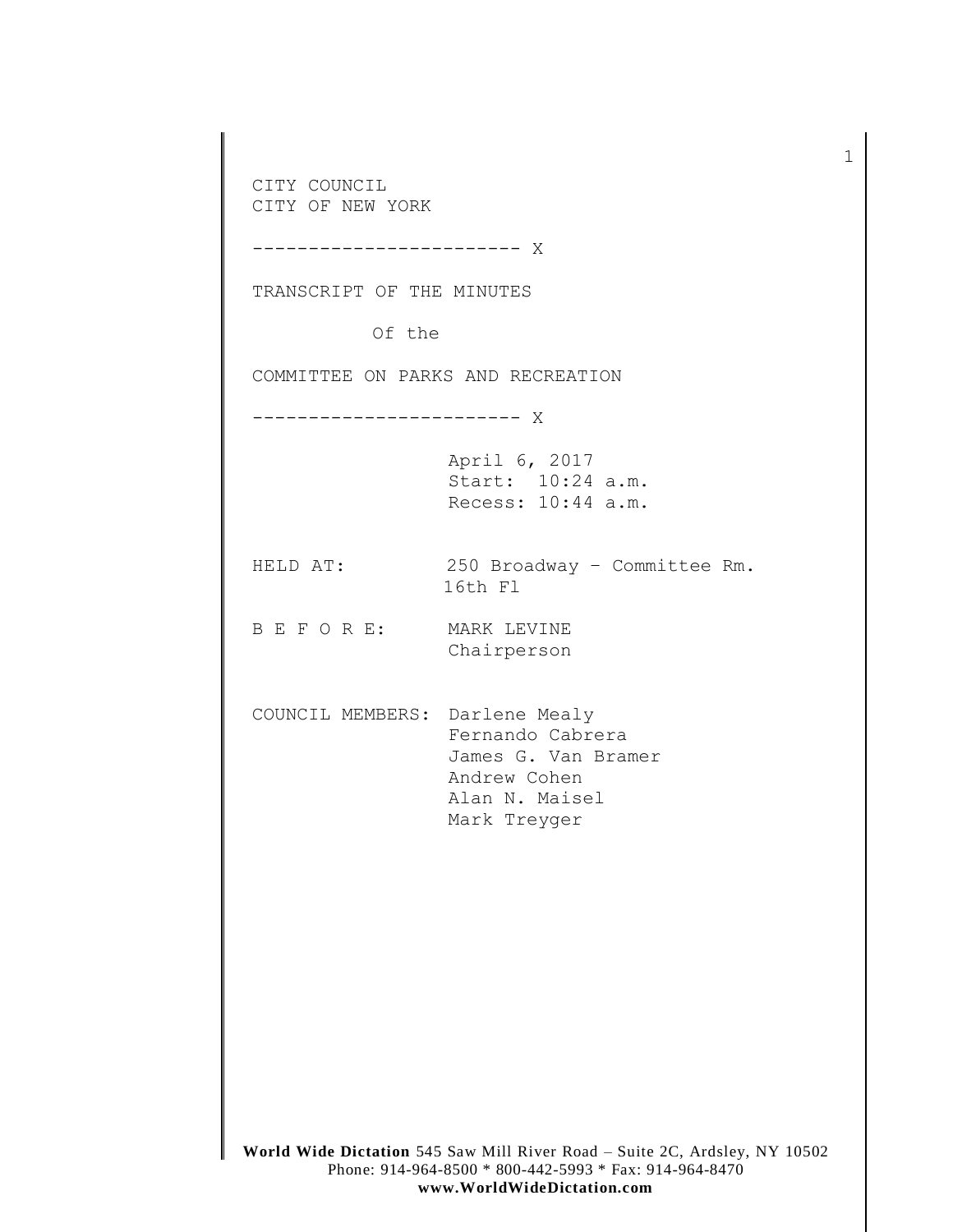## A P P E A R A N C E S (CONTINUED)

Cliff Stanton, Greenway Director Kingsbridge-Riverdale-Van Cortlandt Dev. Corp.,KRVC

Tracy Shelton, Executive Director Kingsbridge-Riverdale-Van Cortlandt Dev. Corp., KRVC

Rosemary Ginty, Vice Chair Community Board 8 in Bronx 2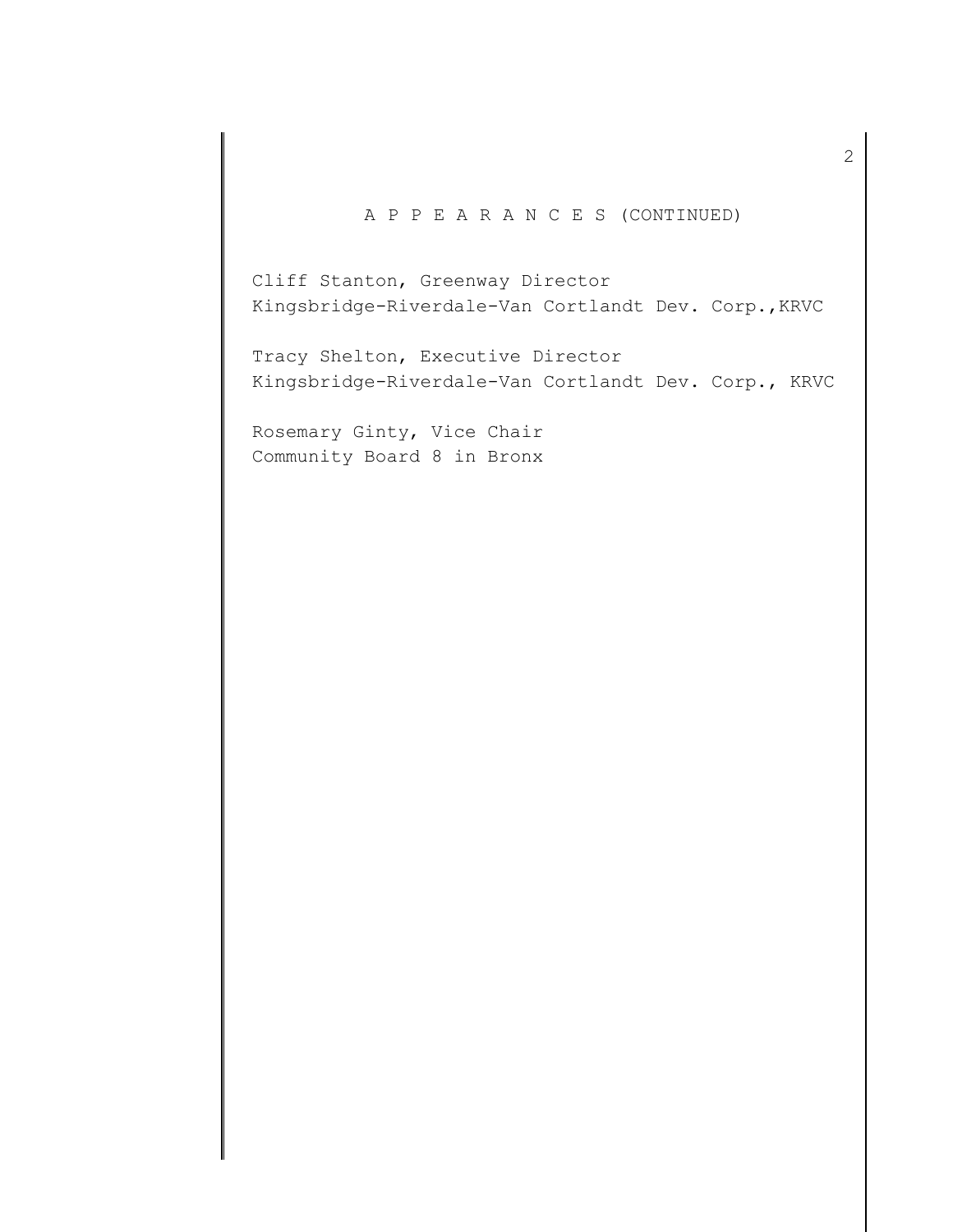| $\mathbf 1$     | 3<br>COMMITTEE ON PARKS AND RECREATION                            |
|-----------------|-------------------------------------------------------------------|
| 2               | [sound check, pause]                                              |
| 3               | CHAIRPERSON LEVINE: Good morning                                  |
| 4               | everybody. We're going to get started. I'm Mark                   |
| 5               | Levine, Chair of the Council's Committee on Parks and             |
| 6               | Recreation joined by fellow committee members Andy                |
| $7\phantom{.0}$ | Cohen from the Bronx and Darlene Mealy from Brooklyn.             |
| 8               | We have two items of searing importance on our agenda             |
| 9               | today. We are going to be renaming a street in the                |
| 10              | Bronx, and we are going to be considering an                      |
| 11              | important resolution authored by Council Member                   |
| 12              | concerning the Hudson River Greenway. Briefly I'll                |
| 13              | tell you that we're going to be considering the                   |
| 14              | official renaming of a portion of the Cross Bronx                 |
| 15              | Service Road North to East 177th Street. East 177th               |
| 16              | Street is the historical name of the Cross Bronx                  |
| 17              | Expressway service roads, and this bill would restore             |
| 18              | the original name of the street because several                   |
| 19              | addresses along the Cross Bronx Expressway service                |
| 20              | road are still designated East 177 East 177 <sup>th</sup> Street. |
| 21              | This legislation would clear up any confusion                     |
| 22              | regarding naming of the street. The street is in the              |
| 23              | district of Council Member Palma who couldn't join us             |
| 24              | today, but she is strongly supportive of this piece               |
| 25              | of legislation. Secondly, we're considering                       |
|                 |                                                                   |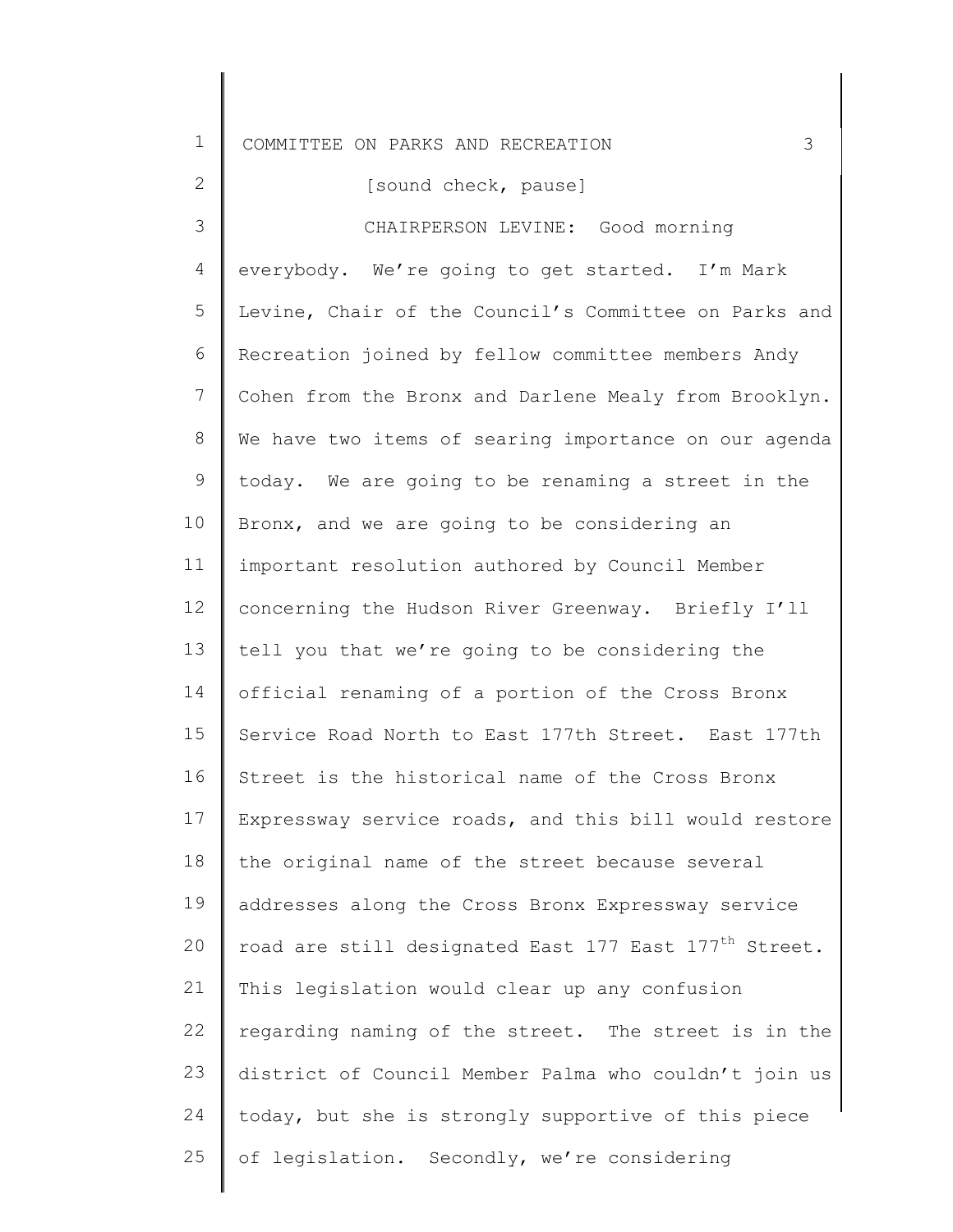| $\mathbf 1$     | COMMITTEE ON PARKS AND RECREATION<br>4                |
|-----------------|-------------------------------------------------------|
| $\overline{2}$  | Resolution 994 sponsored by Council Member Cohen,     |
| 3               | which concerns the Hudson River Greenway. Many of     |
| 4               | you have enjoyed an incredible renaissance along the  |
| 5               | Hudson River in Manhattan from the Battery way up to  |
| 6               | the George Washington Bridge, and farther north into  |
| $\overline{7}$  | Westchester. There's unfortunately a three-mile gap   |
| $8\,$           | leaves Riverdale and portions of the Bronx without    |
| 9               | good access to this wonderful resource, and Council   |
| 10              | Member Cohen has led a charge to try and fix that     |
| 11              | like so many of the policy issues we deal with there  |
| 12 <sup>°</sup> | are complicated jurisdictional issues between various |
| 13              | state and local agencies, and Council Member Cohen    |
| 14              | wants everyone to just get in the room and fix this,  |
| 15              | and has offered a resolution to call for that. So,    |
| 16              | I'm going to pause now, and ask him to say a few      |
| 17              | words on Resolution 994.                              |
| 18              | COUNCIL MEMBER COHEN: Thank you, Chair                |
| 19              | Levine. I will be brief. Good morning, Darlene.       |
| 20              | How are you?                                          |
| 21              | COUNCIL MEMBER MEALY: [off mic] Okay.                 |
| 22              | COUNCIL MEMBER COHEN: You're okay. Good               |
| 23              | morning. I am Council Member Andrew Cohen.            |
| 24              | Resolution 994 calls upon the Metropolitan            |

25 Transportation Authority and all other appropriate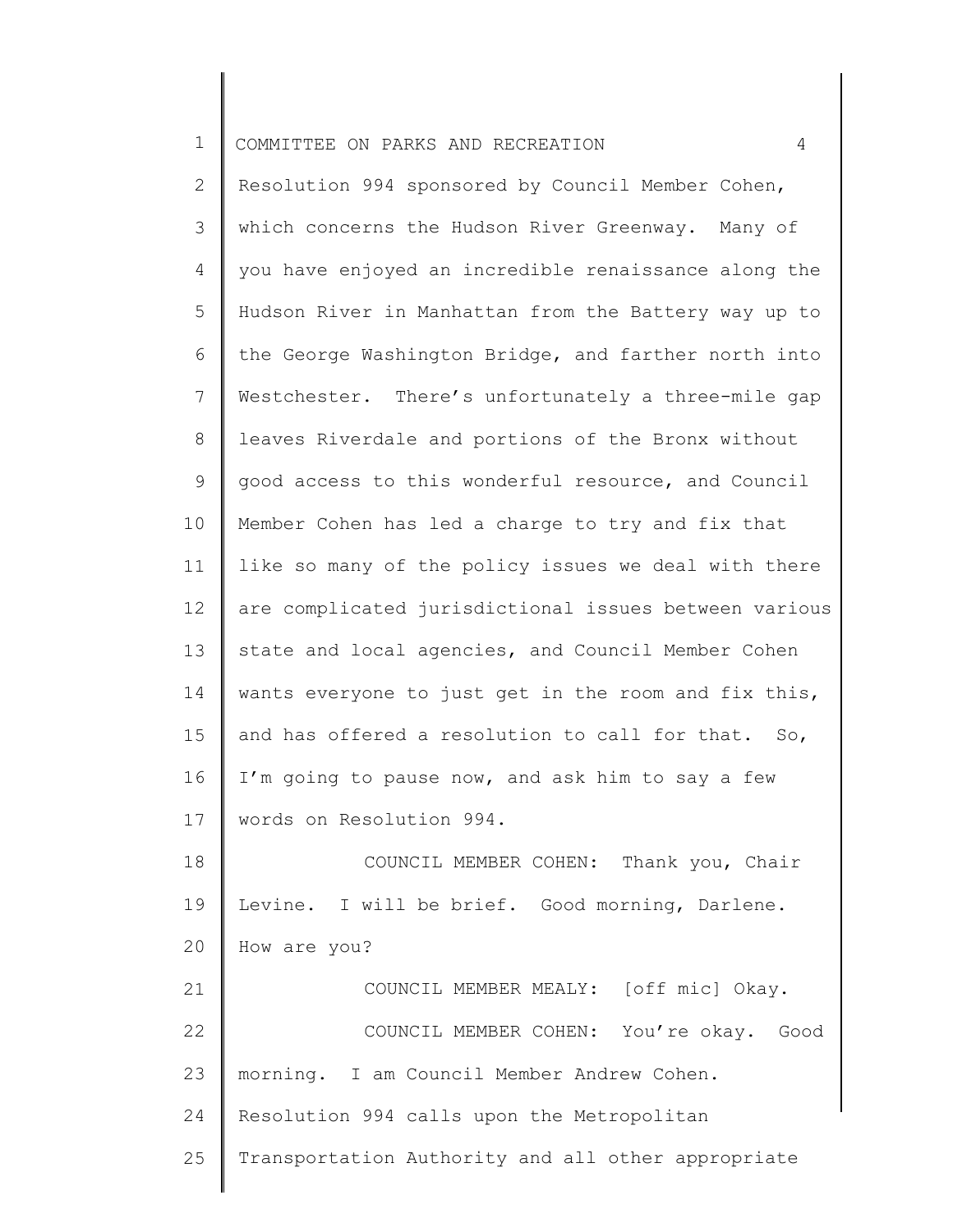| $\mathbf 1$ | 5<br>COMMITTEE ON PARKS AND RECREATION                |
|-------------|-------------------------------------------------------|
| 2           | use to support a Hudson River Greenway between        |
| 3           | Spuyten Duyvil and Yonkers to provide riverfront      |
| 4           | access and a continuous stretch concurrent with the   |
| 5           | Metro North Line extending from Manhattan into        |
| 6           | Westchester. New Yorkers today can go walk, bike or   |
| 7           | just enjoy the view of the water at the Hudson River  |
| 8           | Greenway that begins all the way down by City Hall    |
| 9           | and to west in Battery Park. From there you can go    |
| 10          | travel all the way up north to Riverside, Forth       |
| 11          | Washington and Fort Tryon Park. However, once you     |
| 12          | get to the top of Manhattan, you will hit an impasse  |
| 13          | and cannot continue over the Henry Hudson Bridge into |
| 14          | the Bronx. The Hudson River Greenway and the          |
| 15          | [coughs] wonderful riverfront access to forage all    |
| 16          | Manhattanites is non-existent to the residents of the |
| 17          | Bronx. Many years ago the Greenway was envisioned.    |
| 18          | The plan for it was a public pedestrian access        |
| 19          | connecting Manhattan to Westchester. However, since   |
| 20          | that time there remains a gap between Spuyten Duyvil  |
| 21          | and Yonkers, which has never been developed, and      |
| 22          | there is no cohesive future plan to do so. Admittedly |
| 23          | [coughs] it would be complex as any plan would need   |
| 24          | to include [coughs] all of the affected entities in   |
| 25          | New York State, MTA, Metro North, various New York    |
|             |                                                       |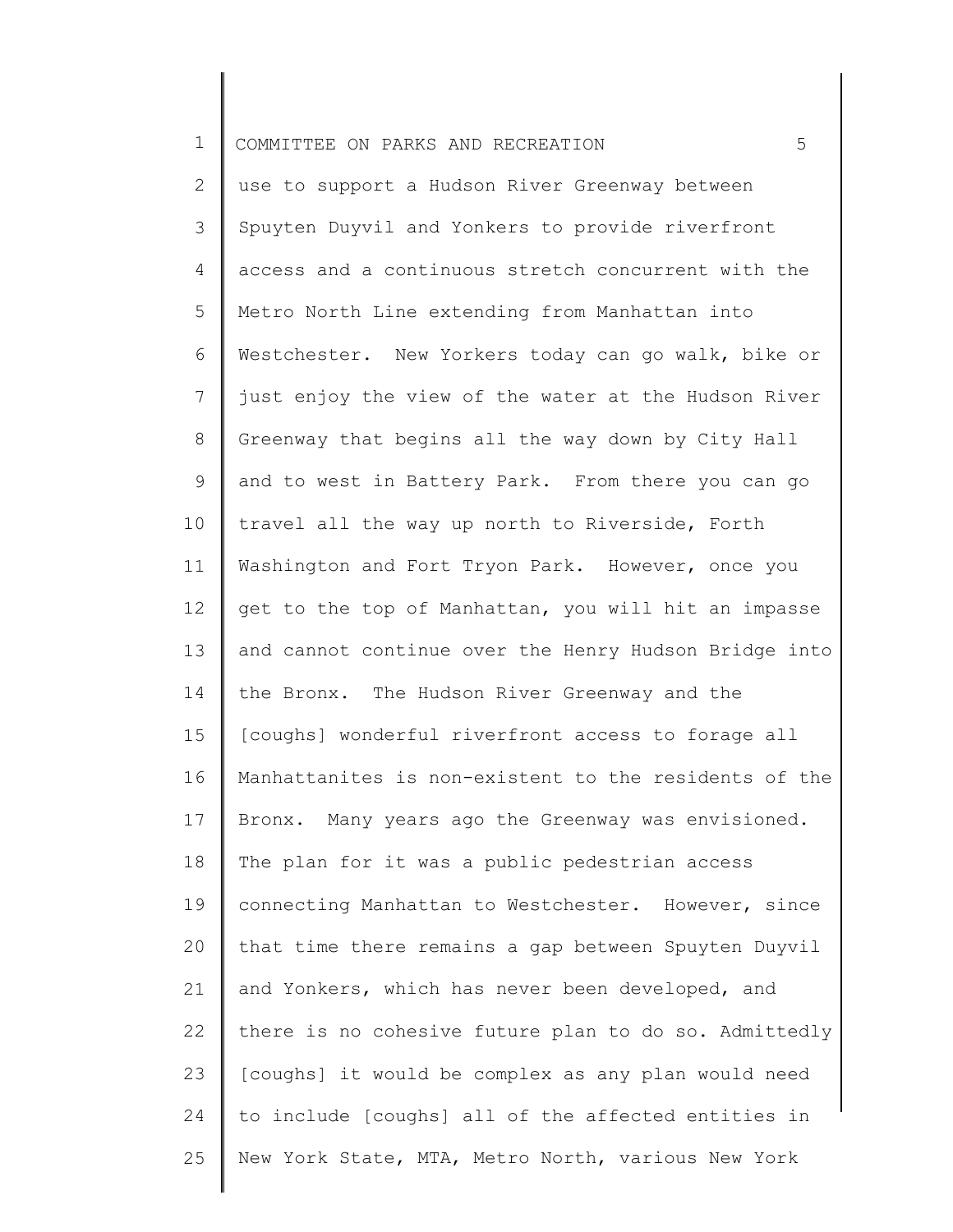| $\mathbf 1$    | 6<br>COMMITTEE ON PARKS AND RECREATION                |
|----------------|-------------------------------------------------------|
| $\mathbf{2}$   | City agencies as well as our local colleges and       |
| 3              | private property owners. Acknowledging these issues,  |
| $\overline{4}$ | I am committed to advocating for Hudson River         |
| 5              | Greenway Link and the Riverfront Access Bronxites     |
| 6              | deserve. My community is strongly in favor of the     |
| $7\phantom{.}$ | Greenway [coughs]. Bronx Community Board 8, which     |
| 8              | oversees the entire stretch of land at issue, has     |
| 9              | passed multiple resolutions in favor over the years,  |
| 10             | most recently in 2014, which has been submitted here  |
| 11             | for the record. I am proud to support this            |
| 12             | resolution at the New York City Council and strongly  |
| 13             | support a continuous Hudson River Greenway. [coughs]  |
| 14             | I want to thank chair Levine for co-sponsorship of    |
| 15             | Resolution 994. He represents Washington Heights, a   |
| 16             | Greenway neighborhood in Manhattan, and I want to     |
| 17             | thank you for providing leadership and an opportunity |
| 18             | to hear this resolution. I think just on a personal   |
| 19             | note my colleagues do know how often I use the        |
| 20             | Manhattan portion of the Greenway with my bike. So    |
| 21             | it would be great if I could actually go from         |
| 22             | Riverdale straight down to City Hall. So I look       |
| 23             | forward to the hearing, ad I know that I have a       |
| 24             | number of constituents here to testify this morning.  |
| 25             | So we've got it. So thank you.                        |
|                |                                                       |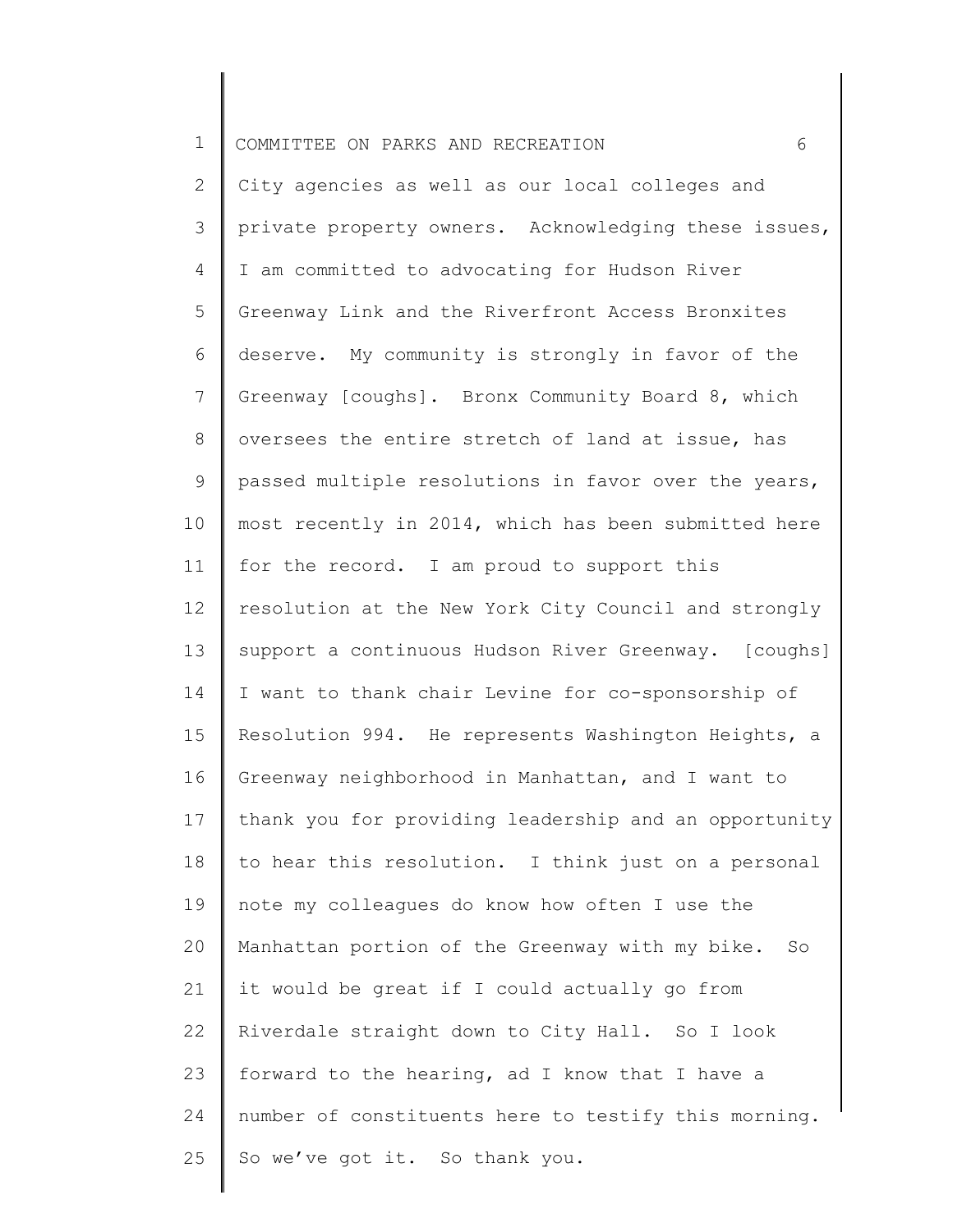| 1            | 7<br>COMMITTEE ON PARKS AND RECREATION                |
|--------------|-------------------------------------------------------|
| $\mathbf{2}$ | CHAIRPERSON LEVINE: Alright. Thank you                |
| 3            | Council Member Cohen. We're going to call up our      |
| 4            | first panel including Cliff Stanton as well Rosemary  |
| 5            | Ginty. [background comments, pause] Good morning to   |
| 6            | you both. You want to start us off Cliff?             |
| 7            | CLIFF STANTON: [off mic] I certainly                  |
| 8            | can.                                                  |
| 9            | CHAIRPERSON LEVINE: Alright.                          |
| 10           | CLIFF STANTON: [pause] Is that working.               |
| 11           | Test this. Alright, [coughs] members of the           |
| 12           | Committee, Chairman Levine, my name is Cliff Stanton. |
| 13           | I'm the Greenway Director of the Kingsbridge-         |
| 14           | Riverdale-Van Cortlandt Development Corp. I'm here    |
| 15           | today to voice our unequivocal support of Council     |
| 16           | Resolution 994. KRVC is a not for profit that aims    |
| 17           | to encourage and support local initiatives that will  |
| 18           | build and enrich the communities of the Northwest     |
| 19           | Bronx. I'm here today with our Executive Director     |
| 20           | Tracy Shelton. Bolstered by widespread public         |
| 21           | support in 2014, KRVC launched a campaign under the   |
| 22           | banner Build It Now with the goals of educating our   |
| 23           | community about the proposed Hudson River Greenway,   |
| 24           | organizing the grassroots advocacy effort, and        |
| 25           | supporting the efforts of our local elected officials |
|              |                                                       |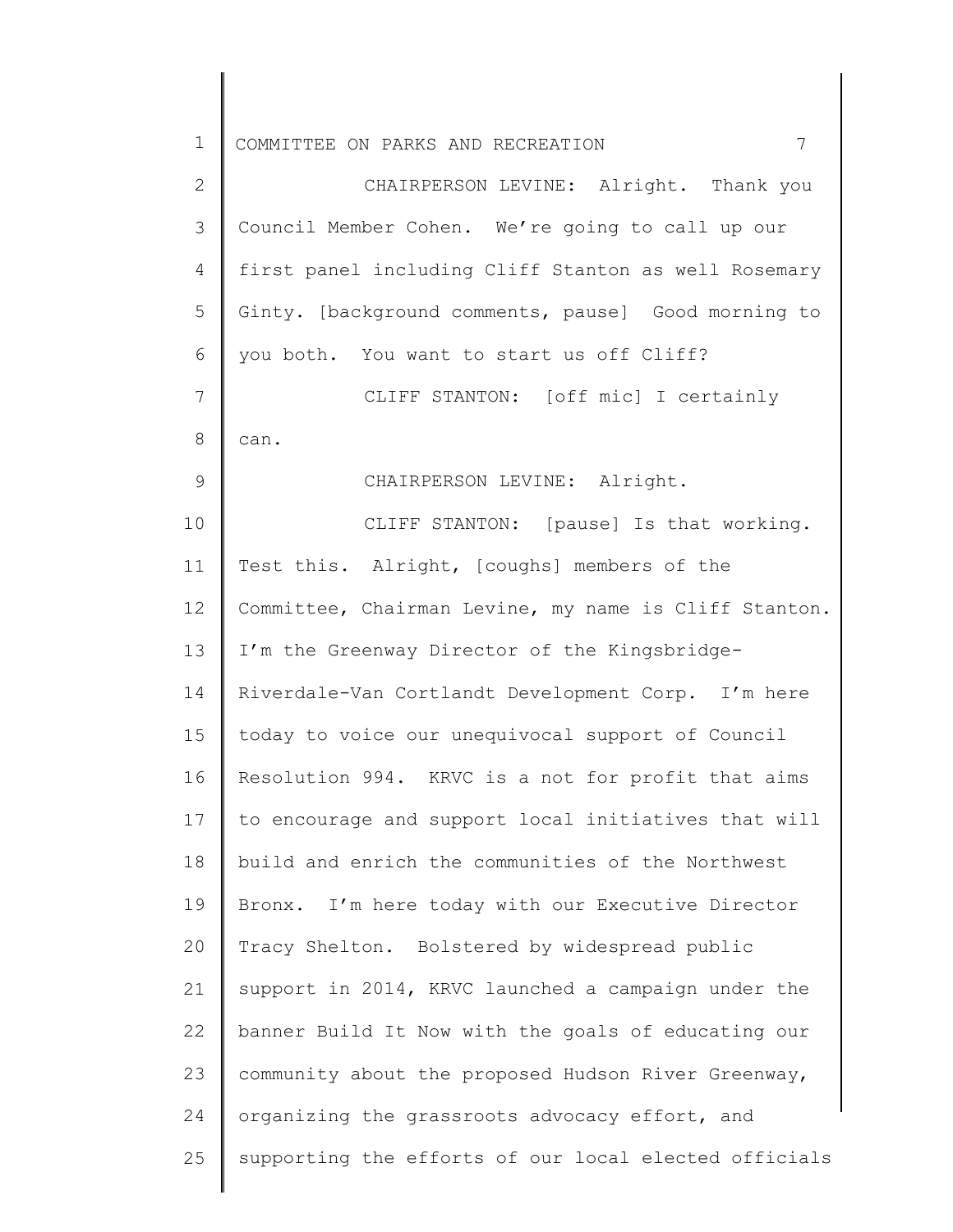| $\mathbf 1$    | 8<br>COMMITTEE ON PARKS AND RECREATION                |
|----------------|-------------------------------------------------------|
| 2              | and community board. Since then, KRVC has collected   |
| 3              | over 2,000 individual signatures and over 50 local    |
| 4              | business and institutions support the Greenway. One   |
| 5              | of KRVC's most effective means of promoting the       |
| 6              | creation of the Greenway is through events such as    |
| $\overline{7}$ | our now iconic waterfront festival, Riverdale         |
| 8              | Riverfest, which will take place on June 11th at the  |
| 9              | College of Mount Saint Vincent. I encourage all of    |
| 10             | you to attend. Riverfest now in its eighth year,      |
| 11             | gives thousands of local residents and visitors each  |
| 12             | year a rare opportunity to recreate along the along   |
| 13             | the banks of the majestic Hudson River, a waterfront  |
| 14             | that Riverdaleans and Bronxites have effectively been |
| 15             | denied access to for over a century. This is a sad    |
| 16             | and ironic reality for a community that-that derives  |
| 17             | its name from the Hudson River, and it's the same     |
| 18             | reality that we seek to rectify with the creation of  |
| 19             | the Hudson River Greenway in the Bronx.<br>The        |
| 20             | reclamation of the public land along our waterways is |
| 21             | a movement that has transformed waterfront            |
| 22             | communities across our nation for decades, and has    |
| 23             | accelerated in New York City and State over the last  |
| 24             | There are greenway projects across our five<br>one.   |
| 25             | boroughs that are in varied-varied states of planning |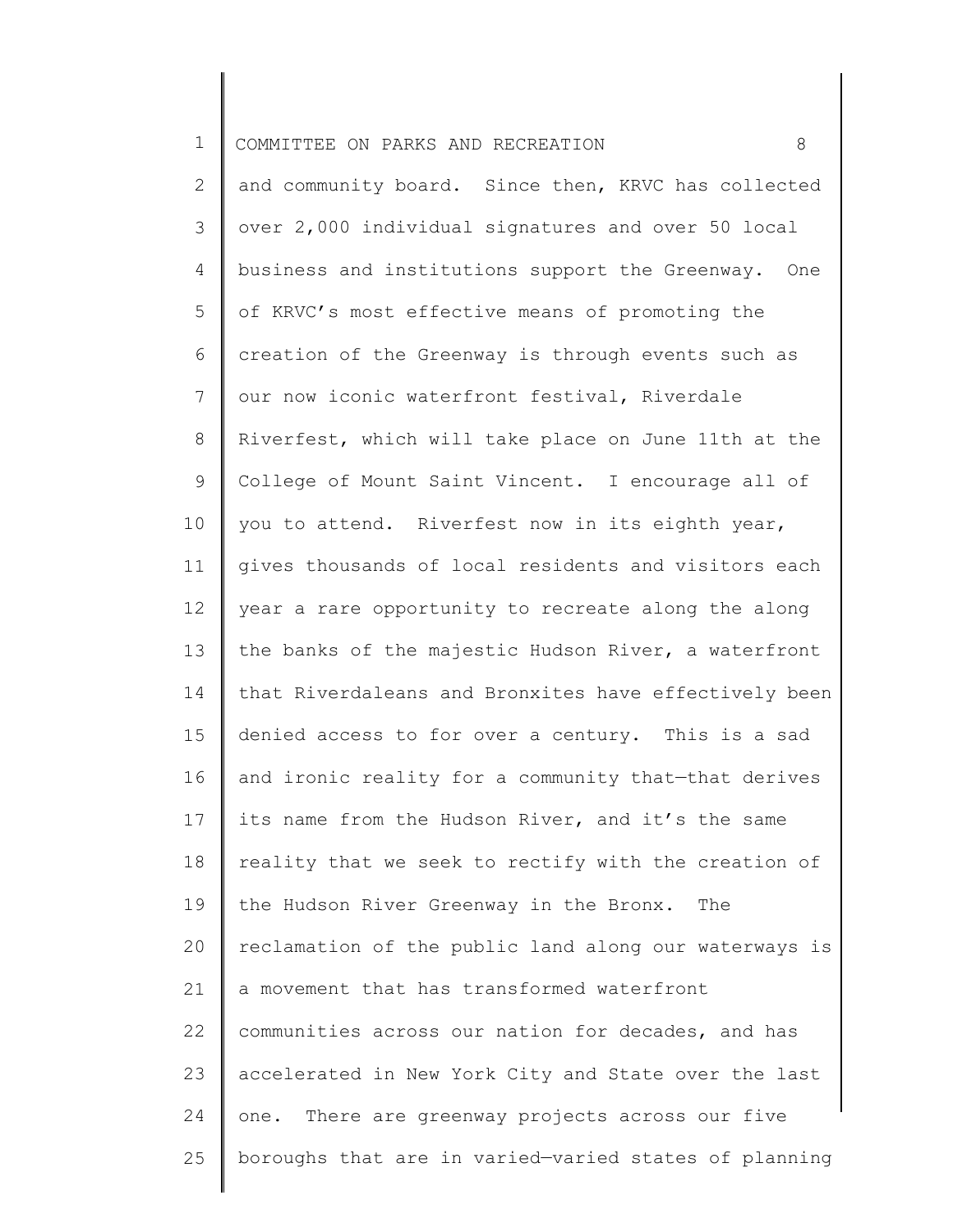## 1 COMMITTEE ON PARKS AND RECREATION 9

2 3 4 5 6 7 8 9 10 11 12 13 14 15 16 17 18 19 20 21 22 23 24 25 and completion, but all stand to bring about a cultural economic and recreational renaissance to their adjacent communities. A recent New York State Report concluded that the existing 130 million of the 50% complete Hudson River Valley Greenway generates \$20 million--\$21 million annually an economic impact to the communities along its trails. In January, Governor Cuomo announced the creation of the Empire State Trail. Our community was disappointed to learn that the plan calls for connecting existing greenways in Manhattan and Westchester by using the heavily trafficked Broadway Bridge and already congested city streets. While we applaud the Governor's vision, Riverdale and the communities of the Northwest Bronx remain without a plan for expanded riverfront access. Thanks to funding from State Senator Jeff Klein the MTA is currently gaged—engaged in an engineering study that we sincerely hope will result in an achievable greenway plan. Later this evening, Community Board—Community Board 8 will have representatives of the MTA report on their progress. This makes the timing this year with the content of the resolution you are delivering today auspicious. Passage of this reso—resolution would send a clear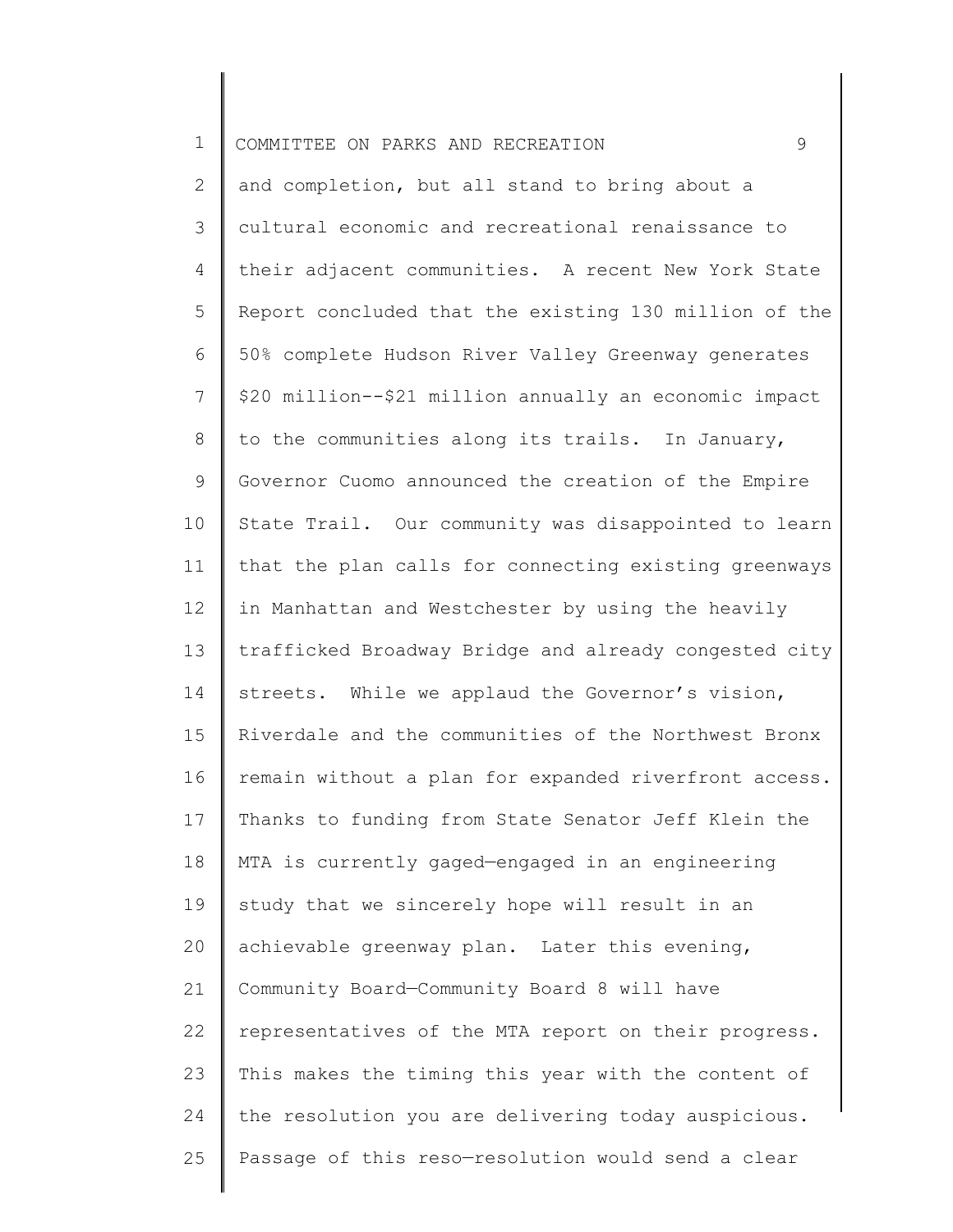| $\mathbf 1$    | 10<br>COMMITTEE ON PARKS AND RECREATION               |
|----------------|-------------------------------------------------------|
| $\mathbf{2}$   | message to the MTA that New York City is serious      |
| 3              | about the Hudson River Greenway, and hears loud and   |
| $\overline{4}$ | clear the desires of the residents of the Northwest   |
| 5              | Bronx. KRVC urges this committee to support this      |
| 6              | resolution and pass it to the full council for a yes  |
| 7              | vote. We stand committed to do we can to support      |
| $\,8\,$        | you. Thank you.                                       |
| $\mathcal{G}$  | CHAIRPERSON LEVINE: Alright, thank you,               |
| 10             | Cliff and Rosemary.                                   |
| 11             | ROSEMARY GINTY: Good morning, Mr. Chair               |
| 12             | and Committee Members. My name is Rosemary Ginty.     |
| 13             | I'm the Vice Chair of Community Board in Bronx, and   |
| 14             | I'm here to speak in favor of Resolution 994,         |
| 15             | sponsored by our Council Member Andy Cohen,           |
| 16             | supporting the Hudson River Greenway. A greenway,     |
| 17             | this issue has been an issue in community for many    |
| 18             | years. It has generated significant community         |
| 19             | involvement and discussion. Community Board 8         |
| 20             | wholeheartedly supports and All-River Hudson River    |
| 21             | Greenway. We even established a special greenway      |
| 22             | committee as part of the community board to work      |
| 23             | through the many issues so that we can get to an all- |
| 24             | river greenway. This is an active committee on the    |
| 25             | board. It brings together community, Metro North,     |
|                |                                                       |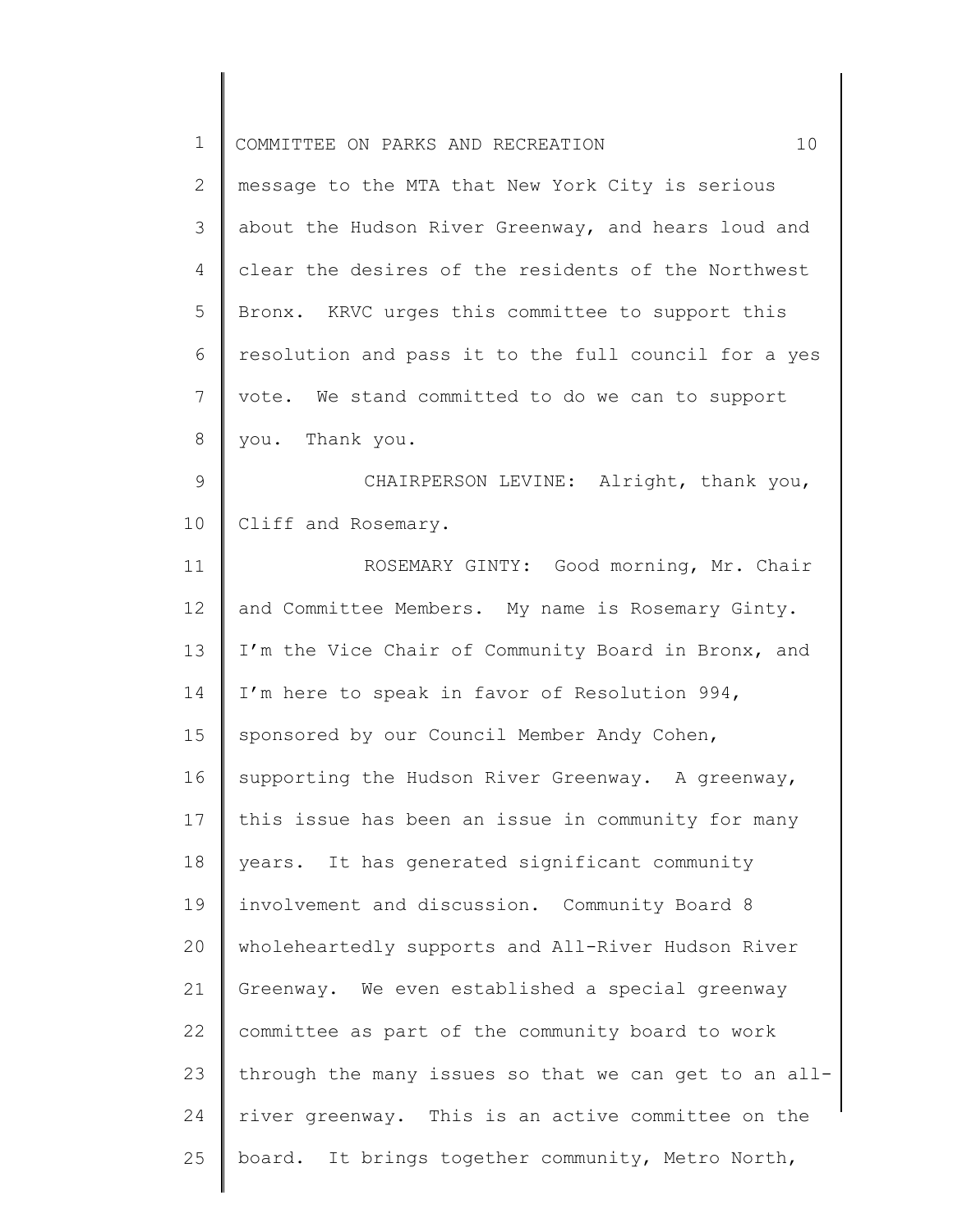| $\mathbf 1$     | 11<br>COMMITTEE ON PARKS AND RECREATION                |
|-----------------|--------------------------------------------------------|
| $\overline{2}$  | elected officials. It is a very hard working           |
| 3               | committee and it is devoted to getting the ball over   |
| 4               | the goal line. I'd just like to read a portion of a    |
| 5               | letter that was sent to the Council Member from the    |
| 6               | Chair of our community board Dan Padernacht, just a    |
| 7               | portion of it. He notes that the entire Bronx          |
| 8               | segment of the Hudson River Greenway between Spuyten   |
| 9               | Duyvil and Yonkers is entirely within Community Board  |
| 10              | At our June 2014 monthly board meeting, the<br>8.      |
| 11              | community approved a resolution in support of the      |
| 12              | Greenway similar to what is proposed in Resolution     |
| 13              | 994.<br>It was attached to the letter, and he wants to |
| 14              | note that it was approved by a vote of 37 in favor,    |
| 15 <sub>1</sub> | no opposed and two abstentions. He thanks you,         |
| 16              | Council Member especially for your support of the      |
| 17              | Hudson River Greenway in the Bronx, which will         |
| 18              | provide the link between the popular greenway in       |
| 19              | Manhattan and Westchester, and will be a wonderful     |
| 20              | amenity for our community and neighboring              |
| 21              | communities, and I thank you for listening.            |
| 22              | CHAIRPERSON LEVINE: A pleasure. Could                  |
| 23              | either one of you explain the jurisdictional issues?   |
| 24              | Who actually owns the land where this would be built?  |
| 25              | CLIFF STANTON: The MTA.                                |
|                 |                                                        |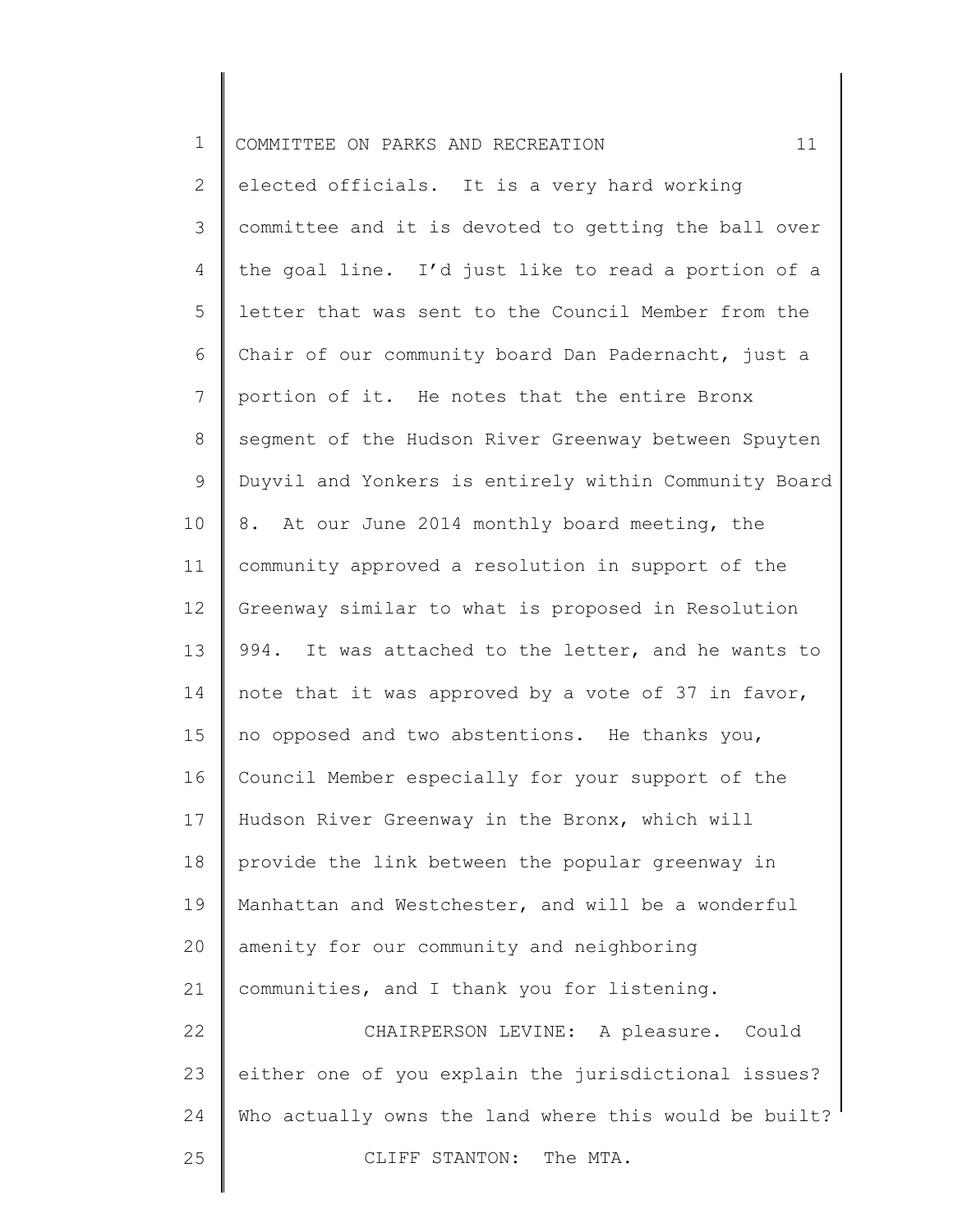1 2 3 4 5 6 7 8 9 10 11 12 13 14 15 16 17 18 19 20 21 22 23 24 25 COMMITTEE ON PARKS AND RECREATION 12 CHAIRPERSON LEVINE: Yeah. ROSEMARY GINTY: Actually, it's— CHAIRPERSON LEVINE: [interposing] I have it's the Metro North Track, right. CLIFF STANTON: Yeah. CHAIRPERSON LEVINE: Is that correct? CLIFF STANTON: Yes, that is correct. CHAIRPERSON LEVINE: Okay, and—you—go ahead, Rosemary. ROSEMARY GINTY: Yeah, what—what the committee is studying, it-- goes beyond the Metro North ownership because there is the ability at different places along where there is private ownership, private institutional ownership. So for—I will just use an example: College of Mount Saint Vincent owns a—I don't know if you call it a peninsula, but a piece of land that juts into the Hudson. So there is the ability to piece together different pieces, not just Metro North property. CHAIRPERSON LEVINE: And have the private land—landowners agreed? ROSEMARY GINTY: This—this committee it's a—it's a long process. CHAIRPERSON LEVINE: Got it.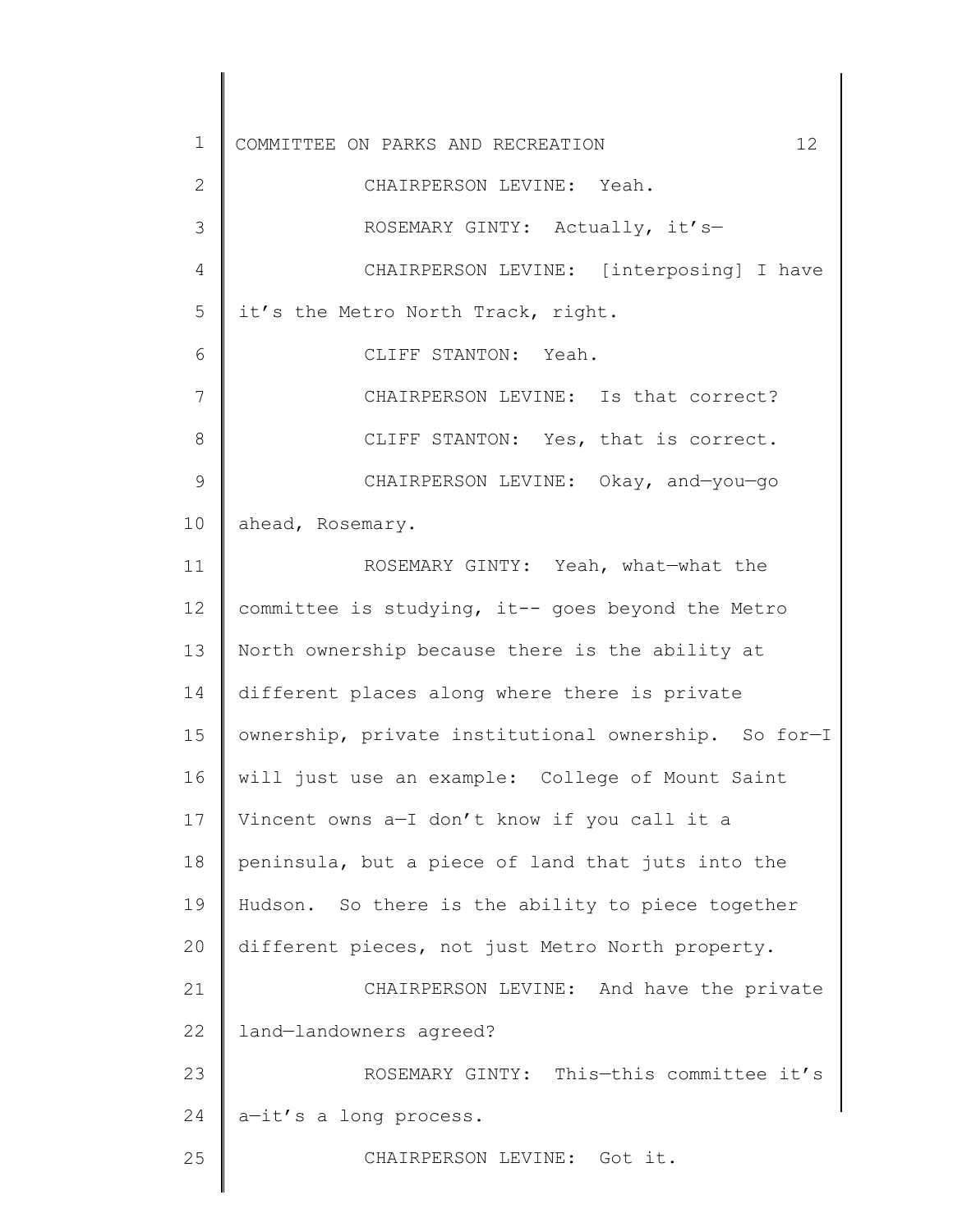1 COMMITTEE ON PARKS AND RECREATION 13

| $\overline{2}$ | ROSEMARY GINTY: This committee had met               |
|----------------|------------------------------------------------------|
| 3              | with everyone. We've met with the-the heads of all   |
| 4              | the institutions, the boards of directors of the     |
| 5              | institutions of the Hudson have been-have been       |
| 6              | informed of it. We are in contact with them, and I-  |
| 7              | I-this moves along, as it moves along. They are      |
| 8              | fully aware of it, and want to participate. They     |
| 9              | haven't signed their land over to anybody, but the   |
| 10             | clearly want to participate.                         |
| 11             | CHAIRPERSON LEVINE: Okay. I'm going to               |
| 12             | pass it over to our sponsor Council Member Cohen for |
| 13             | questions.                                           |
| 14             | COUNCIL MEMBER COHEN: [coughs] Obviously,            |
| 15             | I'm fully aware of a lot of the issues. I guess the- |
| 16             | even the differentiation in-in your answers is sort  |
| 17             | of like-I guess the issues of access to the Greenway |
| 18             | as well as the-as the actual Greenway?               |
| 19             | CLIFF STANTON: That's right. We've both              |
| 20             | right.                                               |
| 21             | COUNCIL MEMBER COHEN: So, those-yes, I-I             |
| 22             | understand, but I just want to make sure that my     |
| 23             | colleagues do as well--                              |
| 24             | ROSEMARY GINTY: [interposing] Usually.               |
| 25             | [laughs]                                             |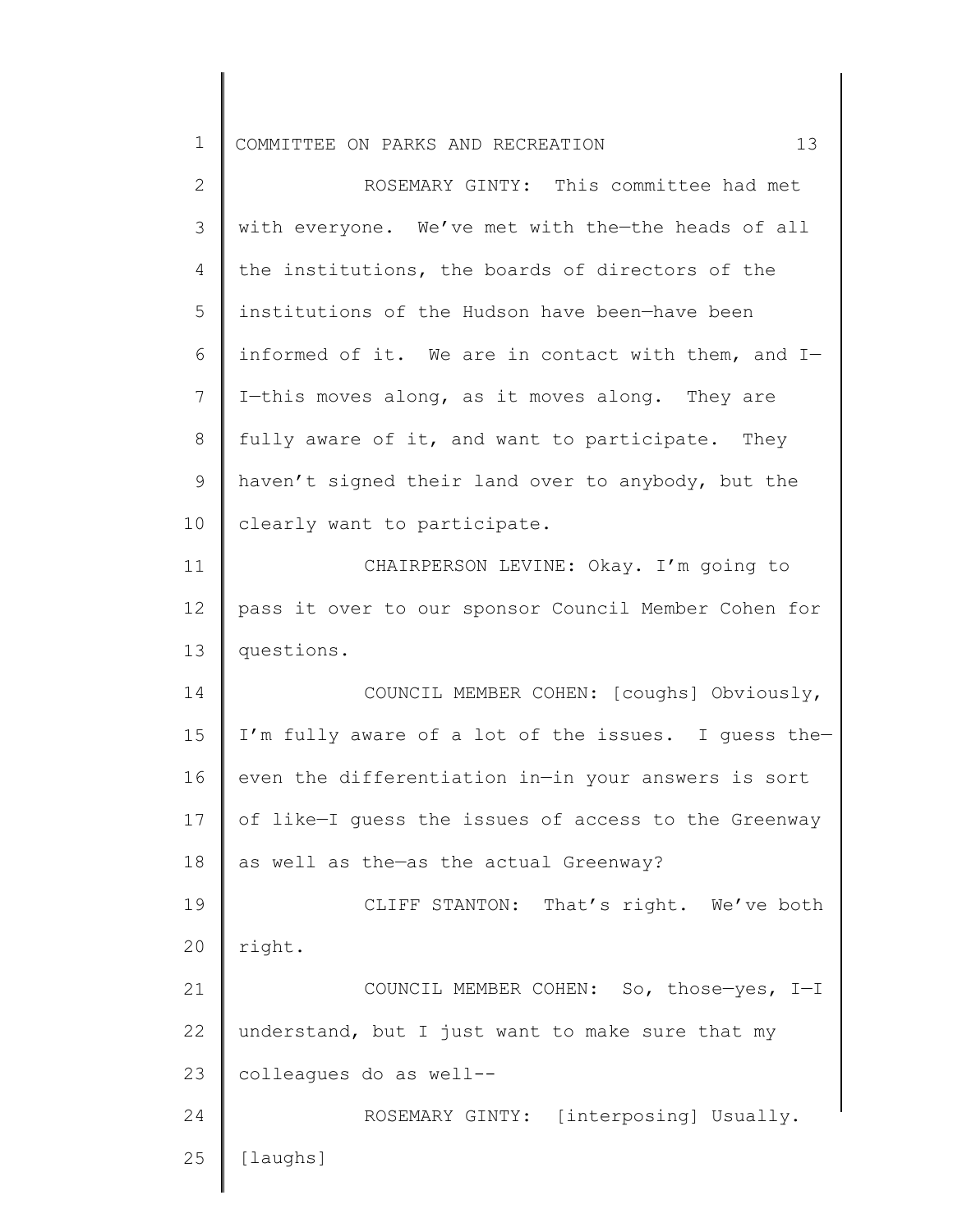1 COMMITTEE ON PARKS AND RECREATION 14

2 3 4 5 6 CHAIRPERSON LEVINE: --that the—that there are—could you just maybe sort of broadly sort of just discuss some of the—the challenges that we face in trying to get this done and—and a little bit of, you know, the stakeholders involved?

7 8 9 10 11 12 13 14 15 16 17 18 19 20 21 22 23 24 25 ROSEMARY GINTY: You want to go first? CLIFF STANTON: Well, you know, the MTA you would think after Super Storm Sandy would be more inclined to—to consider resiliency measures along the shoreline, and they are, but their primary concern is having infrastructure of the Greenway wash up onto their—their infrastructure in the event of another storm. They also are concerned about issues of the you know, expanding high speed rail in the future, and there are other considerations. So it's, you know, they—in the past the MTA has been I would at best call it uneven in their—in their support and the willingness to support the project. I—I think we're at a point where I think they understand that this something that the community really wants, and they're more willing to sign onto it, and as Rosemary indicated, the—some of the local institutions along the shoreline, such as the Hebrew Home of Riverdale and the College of Mount Saint Vincent and Rivulet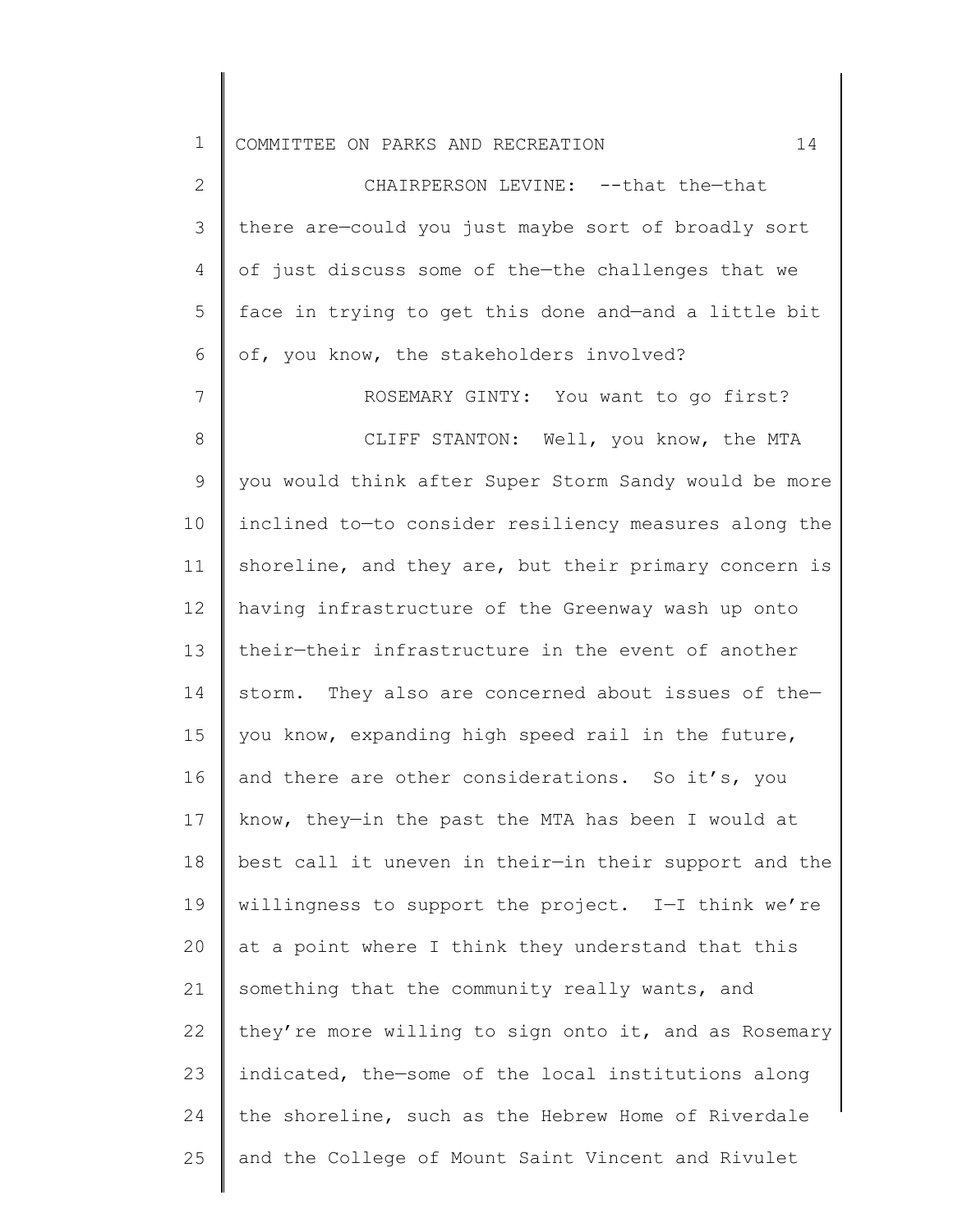| $\mathbf 1$  | 15<br>COMMITTEE ON PARKS AND RECREATION               |
|--------------|-------------------------------------------------------|
| $\mathbf{2}$ | (sic) Sherway as well have already expressed a        |
| 3            | sincere desire to see this thing built.               |
| 4            | CHAIRPERSON LEVINE: I want to                         |
| 5            | acknowledge we've been joined by fellow Parks         |
| 6            | Committee Member Alan Maisel as well as our Majority  |
| 7            | Leader Jimmy Van Bramer who-who had to step out       |
| 8            | momentarily. Could either one of you explain the      |
| 9            | projected price for the capital work and-and perhaps  |
| 10           | explain where there those resources will be directed? |
| 11           | ROSEMARY GINTY: I think at this point                 |
| 12           | it's-it's next to impossible to put a firm price tag  |
| 13           | because the actual programmatic by us has not-has yet |
| 14           | to be determined. There is a study I think, Cliff,    |
| 15           | you-you mentioned in your testimony that there is a   |
| 16           | study, a consultant's study going on in-within Metro  |
| 17           | North with funding provided by Senator Klein, and     |
| 18           | they are looking into options, possibilities. We      |
| 19           | believe that part of that consultant study will be an |
| 20           | attempt to address costs also. So, I-your question    |
| 21           | is very important. I don't think we're there yet to   |
| 22           | give you an answer that would have any meaning.       |
| 23           | CLIFF STANTON: If I could just add one-               |
| 24           | one thing to that. I think that's generally true.     |
| 25           | The-the study I believe will bring the costs more     |
|              |                                                       |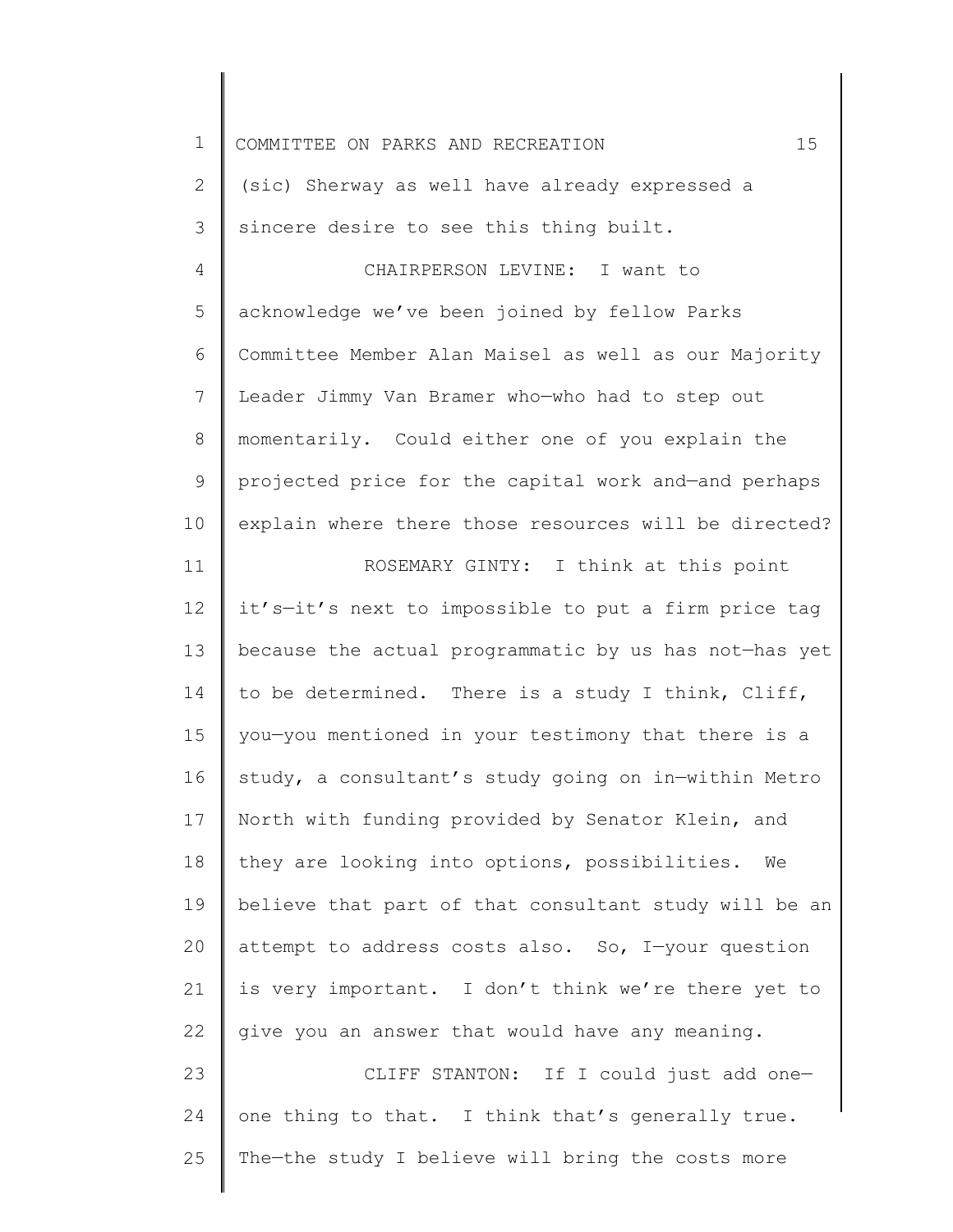| $\mathbf 1$ | 16<br>COMMITTEE ON PARKS AND RECREATION               |
|-------------|-------------------------------------------------------|
| 2           | into focus in the coming months, but in very general  |
| 3           | terms if you build this thing-the more that you build |
| 4           | of the greenway out over the river, the longer it     |
| 5           | will take and more expensive the proposition will     |
| 6           | become and, in fact, we in conversations that the-    |
| 7           | that the community board has had with the MTA that    |
| 8           | seems to be the direction for the most part that they |
| 9           | want to go to. The-the community is more interested   |
| 10          | in having as much as this as possible on land, and    |
| 11          | that would reduce the cost, and the time that it      |
| 12          | would take to build it.                               |
| 13          | CHAIRPERSON LEVINE: Okay. Colleagues,                 |
| 14          | do you have any other questions? Yes, go ahead        |
| 15          | Council Member Mealy.                                 |
| 16          | COUNCIL MEMBER MEALY: I know that                     |
| 17          | Senator Jeff Klein is going to put in the funds for   |
| 18          | that study.                                           |
| 19          | ROSEMARY GINTY: Yes, correct.                         |
| 20          | COUNCIL MEMBER MEALY: Did the Governor-               |
| 21          | did the Governor have anything put away to help you   |
| 22          | all in this project with MTA? No.                     |
| 23          | CLIFF STANTON: No, not specifically.<br>In            |
| 24          | fact-the-the-the budget this year included \$53       |
| 25          | million for the first phase of the construction of    |
|             |                                                       |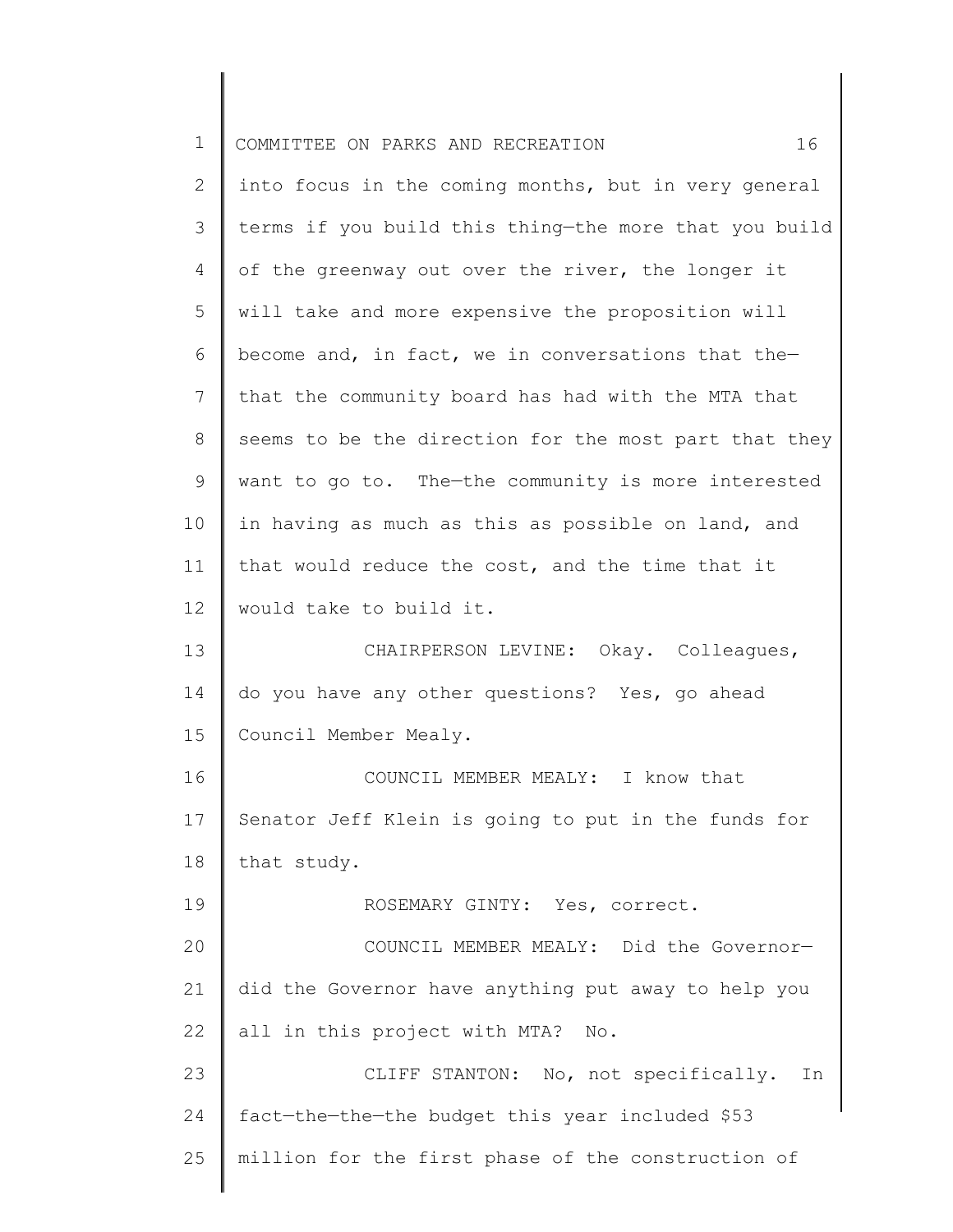1 2 3 4 5 6 7 8 9 10 11 12 13 14 15 16 17 18 19 20 21 22 23 24 25 COMMITTEE ON PARKS AND RECREATION 17 the Empire State Trail, which again we had hoped would be—this would be part of it, but it is not. COUNCIL MEMBER MEALY: [interposing] In the proposal, but it's not. CLIFF STANTON: Yeah, so we are—yeah, there is nothing right now so aside from-COUNCIL MEMBER MEALY: [interposing] But you all are asking? CLIFF STANTON: We are—we are-- COUNCIL MEMBER MEALY: [interposing] You have nothing to encourage you. CLIFF STANTON: We certainly will be. COUNCIL MEMBER MEALY: Okay. CLIFF STANTON: Yes. COUNCIL MEMBER MEALY: Thank you so much. CLIFF STANTON: Yes. CHAIRPERSON LEVINE: Okay, that Council Cohen has a comment. COUNCIL MEMBER COHEN: [coughs] I just wanted to acknowledge also the—the work of our Policy Analyst Levy, our own Tracy Shelton, who's hiding here in the audience [laughter] and as well Community Board 8's Bob Bender has really been a stalwart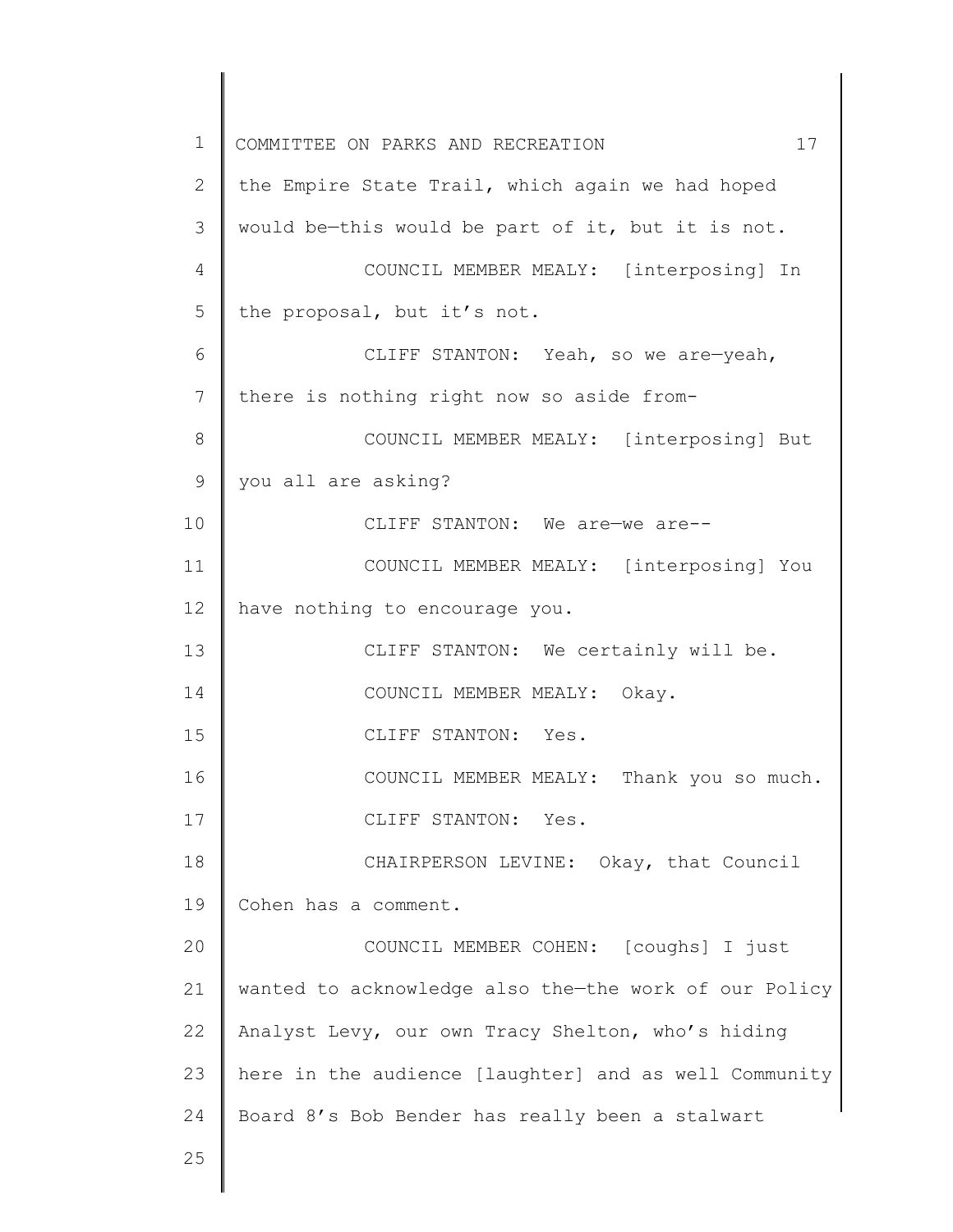| $\mathbf 1$ | 18<br>COMMITTEE ON PARKS AND RECREATION               |
|-------------|-------------------------------------------------------|
| 2           | advocate for this. So I just wanted to go on the      |
| 3           | record and say that. Thank you, Chair.                |
| 4           | CHAIRPERSON LEVINE: Very good news. I                 |
| 5           | see we've been joined by our colleague Parks          |
| 6           | Committee Member Mark Treyger and in his honor, I'm   |
| 7           | going to ask you a question about resiliency and      |
| 8           | Super Storm Sandy. So could you clarify whether the-  |
| 9           | the tracks or that the edge of edge of the water has  |
| 10          | ever flooded? Is it seen as a high risk due to its    |
| 11          | elevation?                                            |
| 12          | ROSEMARY GINTY: It certainly has                      |
| 13          | flooded.                                              |
| 14          | CHAIRPERSON LEVINE: It flooded.                       |
| 15          | ROSEMARY GINTY: It has flooded over the               |
| 16          | years. It's-it's-it's my understanding once again not |
| 17          | an engineer and I think we will see things in the     |
| 18          | study that will describe this more, but any money     |
| 19          | that the MTA has gotten and Metro North has gotten    |
| 20          | to-to prevent that storm surge has been spent taking  |
| 21          | the valuable equipment and raising it. You know,      |
| 22          | the-the substation--                                  |
| 23          | CHAIRPERSON LEVINE: Right.                            |
| 24          | ROSEMARY GINTY: --well raising it rather              |
| 25          | than thinking of building a wall--                    |
|             |                                                       |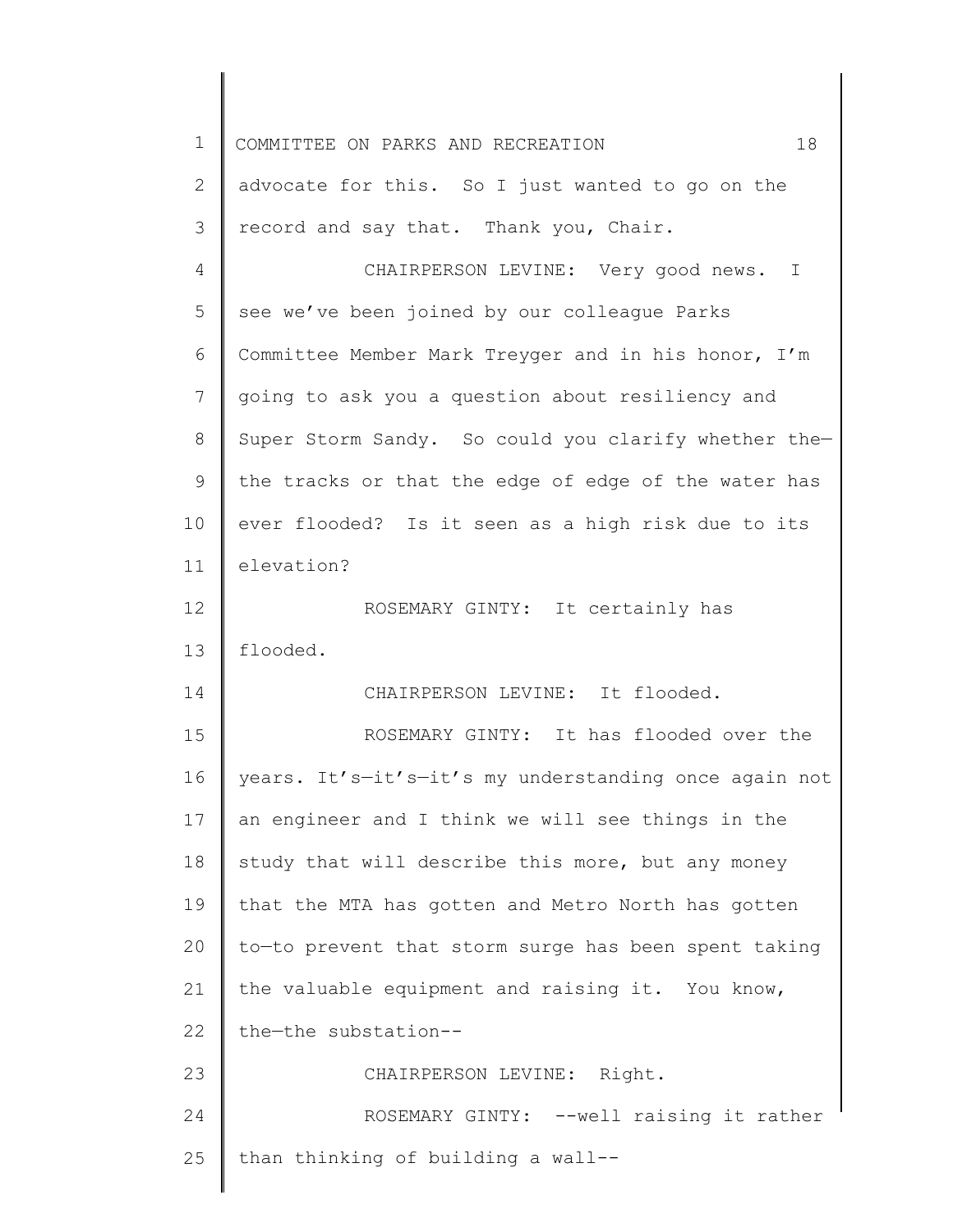| $\mathbf 1$    | 19<br>COMMITTEE ON PARKS AND RECREATION               |
|----------------|-------------------------------------------------------|
| $\mathbf{2}$   | CHAIRPERSON LEVINE: [interposing] Right.              |
| $\mathcal{S}$  | ROSEMARY GINTY: -- to protect against a               |
| 4              | water surge. It seems as though that's not the-the    |
| 5              | popular way or the way that things like the Army      |
| 6              | Corps of Engineers would-would be in favor of. It's   |
| $\overline{7}$ | a very, very complicated issue and, as I say, I'm not |
| 8              | an engineer but as-as I understand the approaches     |
| 9              | they're taking is to take the very, very important    |
| 10             | substations sort of and raise them, and if there's a  |
| 11             | flood, we're-I will come out again, but save those    |
| 12             | things that-that the system can back into operation   |
| 13             | as soon as the waters receded.                        |
| 14             | CHAIRPERSON LEVINE: Right, but was the                |
| 15             | plan that we're expecting in the next few months also |
| 16             | include provisions for resiliency, or is it mostly    |
| 17             | just the recreational aspects.                        |
| 18             | CLIFF STANTON: We hope so. I think--                  |
| 19             | ROSEMARY GINTY: [interposing] I think                 |
| 20             | it will be good.                                      |
| 21             | CHAIRPERSON LEVINE: --they're hand in                 |
| 22             | hand and, you know, I mean we've all seen the         |
| 23             | reports, and then the-they're expecting, you know,    |
| 24             | depending on which projection sea levels to rise up   |
| 25             | to seven feet over the next century. If that          |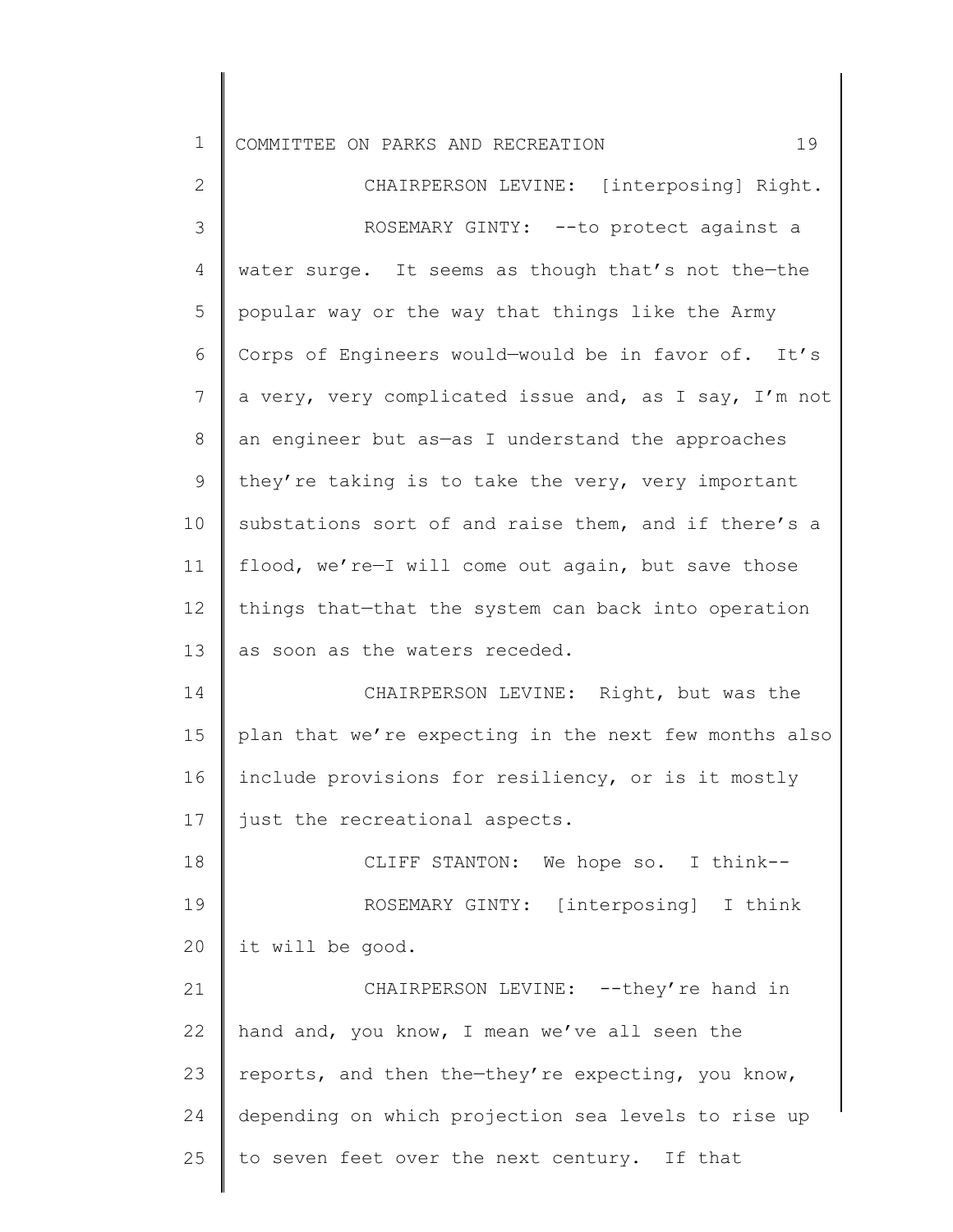| $\mathbf 1$<br>COMMITTEE ON PARKS AND RECREATION<br>$\mathbf{2}$<br>happens, you know, we're all looking at beach front<br>3<br>property [laugher] there, but, you know, so-you know,<br>4<br>you've-you know, from what they did in Brooklyn<br>5<br>heights, you know, the-the enormous berm that was<br>6<br>built there. If something a fraction of that size<br>7<br>was built along the Hudson River in-in Riverdale, you<br>8<br>know, it would go a long way. We could kill two<br>9<br>birds with one stone here by giving the-the MTA what<br>they need, and the community what it needs.<br>10 |    |
|-----------------------------------------------------------------------------------------------------------------------------------------------------------------------------------------------------------------------------------------------------------------------------------------------------------------------------------------------------------------------------------------------------------------------------------------------------------------------------------------------------------------------------------------------------------------------------------------------------------|----|
|                                                                                                                                                                                                                                                                                                                                                                                                                                                                                                                                                                                                           | 20 |
|                                                                                                                                                                                                                                                                                                                                                                                                                                                                                                                                                                                                           |    |
|                                                                                                                                                                                                                                                                                                                                                                                                                                                                                                                                                                                                           |    |
|                                                                                                                                                                                                                                                                                                                                                                                                                                                                                                                                                                                                           |    |
|                                                                                                                                                                                                                                                                                                                                                                                                                                                                                                                                                                                                           |    |
|                                                                                                                                                                                                                                                                                                                                                                                                                                                                                                                                                                                                           |    |
|                                                                                                                                                                                                                                                                                                                                                                                                                                                                                                                                                                                                           |    |
|                                                                                                                                                                                                                                                                                                                                                                                                                                                                                                                                                                                                           |    |
|                                                                                                                                                                                                                                                                                                                                                                                                                                                                                                                                                                                                           |    |
|                                                                                                                                                                                                                                                                                                                                                                                                                                                                                                                                                                                                           |    |
| CHAIRPERSON LEVINE: Okay, and we've been<br>11                                                                                                                                                                                                                                                                                                                                                                                                                                                                                                                                                            |    |
| 12<br>joined by our Parks Committee colleague from the                                                                                                                                                                                                                                                                                                                                                                                                                                                                                                                                                    |    |
| 13<br>Bronx, Fernando Cabrera. I'm got pause to see if my                                                                                                                                                                                                                                                                                                                                                                                                                                                                                                                                                 |    |
| colleagues have any questions or comments? Alright.<br>14                                                                                                                                                                                                                                                                                                                                                                                                                                                                                                                                                 |    |
| 15<br>Well, thank you very much. Thank you panel.                                                                                                                                                                                                                                                                                                                                                                                                                                                                                                                                                         |    |
| 16<br>ROSEMARY GINTY:<br>Thank you.                                                                                                                                                                                                                                                                                                                                                                                                                                                                                                                                                                       |    |
| 17<br>CLIFF STANTON: And thank you very much,                                                                                                                                                                                                                                                                                                                                                                                                                                                                                                                                                             |    |
| Councilman Cohen and the entire committee. Thank you<br>18                                                                                                                                                                                                                                                                                                                                                                                                                                                                                                                                                |    |
| 19<br>very much.                                                                                                                                                                                                                                                                                                                                                                                                                                                                                                                                                                                          |    |
| 20<br>CHAIRPERSON LEVINE: Okay, this concludes                                                                                                                                                                                                                                                                                                                                                                                                                                                                                                                                                            |    |
| 21<br>our hearing. Thank you. [gavel]                                                                                                                                                                                                                                                                                                                                                                                                                                                                                                                                                                     |    |
| 22                                                                                                                                                                                                                                                                                                                                                                                                                                                                                                                                                                                                        |    |
| 23                                                                                                                                                                                                                                                                                                                                                                                                                                                                                                                                                                                                        |    |
| 24                                                                                                                                                                                                                                                                                                                                                                                                                                                                                                                                                                                                        |    |
| 25                                                                                                                                                                                                                                                                                                                                                                                                                                                                                                                                                                                                        |    |